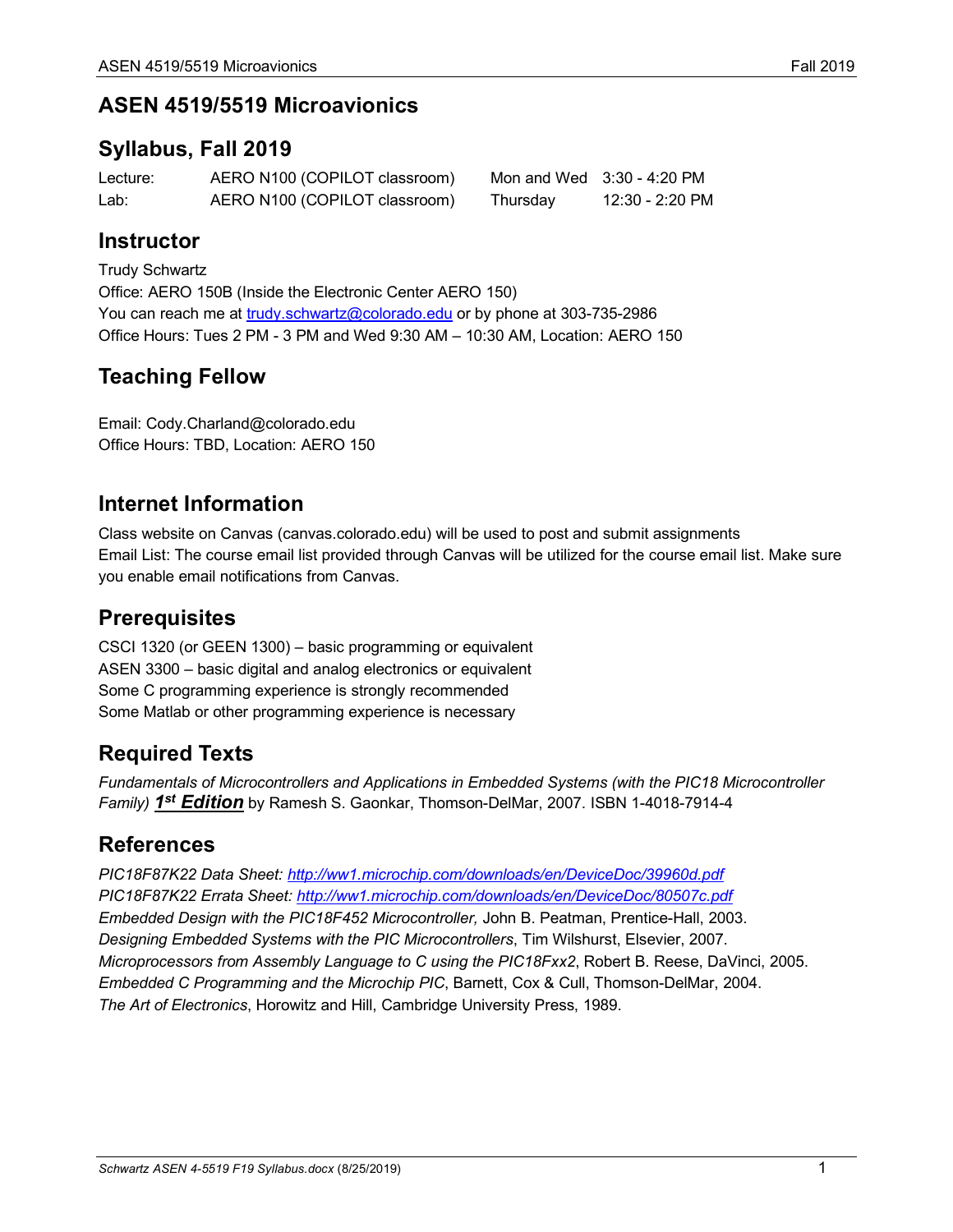## **Learning Goals**

Basic microcontroller architecture and memory Assembly and C language microcontroller programming Analog to Digital Conversion, and Digital to Analog Conversion Basic sensors, microcontroller and sensor interfacing Interfacing to peripherals Interrupts and timing Developing hardware/software systems Embedded system debugging and troubleshooting

## **Course Calendar**

Refer to Schedule 2019 document posted on Canvas (https://canvas.colorado.edu).

## **Required Hardware**

This course was originally designed around the QwikFlash board that came as a kit to supplement the Gaonkar book. The QwikFlash board had been used prior by this class for about 10 years, and contained outdated hardware – the PIC18F452 in particular. In 2014, we moved to a custom in-house design with a twopart setup, a PIC Board and the Base Board, which utilized the PIC18F87K22. This microcontroller is all around very capable in the PIC18 family as measured by program memory size, RAM size, number of peripherals and low power consumption. Now, to keep up with student demand, it was more cost effective to purchase a commercial-off-the-shelf (COTS) development board, the EasyPIC PRO V7 from MikroElectronika; which is readily available on Digikey. The EasyPIC PRO V7 also consists of a main baseboard, and interchangeable PIC boards, where the default board is the PIC18F87K22 that we have already been using! For more information, refer to the hardware documents provided on Canvas.

The intent of the modular setup is to provide students a potential design to utilize for their microcontroller needs. Students can start with the EasyPIC PRO v7 as the microcontroller setup, then design a custom-sized Base Board / Daughter Board later to satisfy particular requirements to fit in a cubesat, rover, airplane, etc. or additional microcontroller capabilities. Additional PIC boards are available on Digikey for only ~\$20. Not only does this give a head start on the hardware (every year there is at least one project that never gets their hardware working), it also gives a head start on the software and provides familiarity with the PIC microcontroller family. If they choose, students can also leverage the EasyPIC PRO v7 to prototype a piece of their Senior, Grad or research project as their final project for this Microavionics class.

We have decided to invest *significantly* in this set of EasyPIC PRO v7 development boards in the hopes that they will last for many years to come and therefore they are the property of the department that will be on *loan* to you. We will also provide a protective padded static bag, static strap, laptop case and all the accessories. This also means *you are responsible* for treating all the hardware appropriately and will be held responsible for fixing or replacing the hardware. ALWAYS place the hardware in the provided padded anti-static bag and laptop case when not in use, and do not expose to excessive heat (i.e. do not leave in your car!). We will also provide the PicKit-3 In-Circuit Debugger for use as a programmer and debugger for the microcontroller.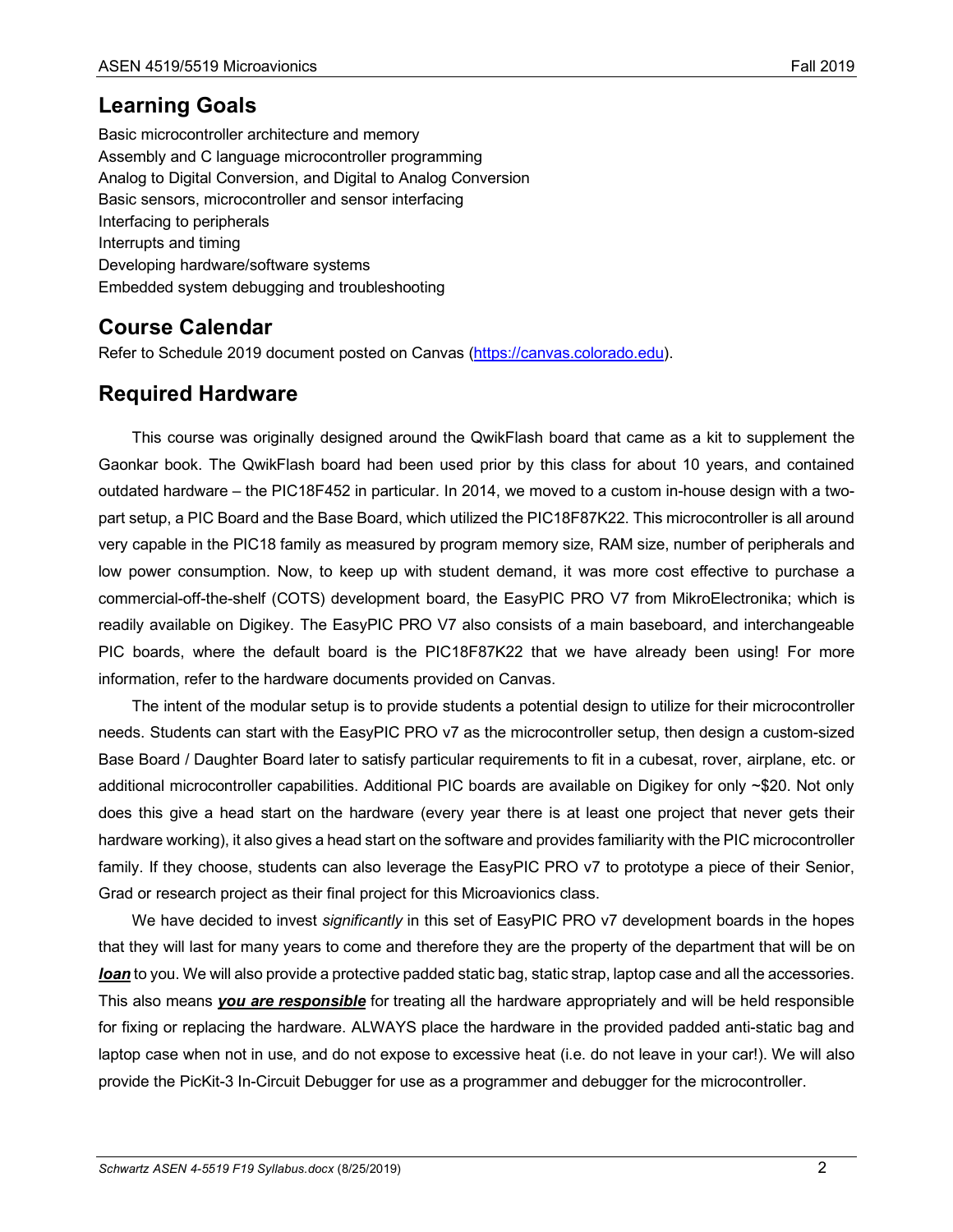#### **Overview**

The world of aerospace engineering is growing quickly and becomes more interdisciplinary every year. The major aerospace products such as aircraft and satellites are becoming more complex and intelligent in part due to the explosion of information technology. This increase in capabilities requires more detailed information about the system state, provided by sensors and processed in real-time to make a decision based about a future action. The collection and processing of these data is often made by a distributed network of inexpensive processors called microcontrollers.

This course has been developed to provide engineers with a basic understanding about the fundamental architecture of a microcontroller and how it operates and interfaces with both sensors and actuators. While the course does tend towards sensors that are useful in aerospace engineering the concepts are applicable to all disciplines of engineering. The goal of this course is to learn how to interface sensors to a microcontroller, collect input, make decisions and take an action in real-time.

To gain a full appreciation about how microcontrollers work you will develop your own software code using MPLAB X to program the development board hardware. This board uses the Microchip PIC18F87K22 microcontroller and will be the foundation of the course. In this course you will "**learn by doing**" conducting lab assignments and a semester final project using the PIC18F87K22. This will include programming in assembly language and then C to collect data from external sources such as a serial terminal, temperature or rotary sensors, etc. and outputting results to a liquid crystal display (LCD), or an actuator such as a servo.

#### **Class Format**

This class is a senior/grad level Aerospace Engineering Sciences elective designed to provide students with some background and experience working with microcontrollers. The course meets three times each week for a total of 3.5 hours. This includes two 50-minute lecture periods and one 1-hour 50-minute lab period. Lectures are generally much more productive for students when we have time for to go through exercises and examples as opposed to just dumping a summary of reading material at the students. **This lecture format expects students to come to class prepared!** Being prepared means doing the required reading *before* lecture and attempting all of the labs prior to the assigned lab period. All of the labs will take more that the allotted lab period, as a result you should attempt the labs on your own *before* the lab session. (Lab assignments are released 1 week ahead.) The lab periods should be used to receive assistance from the instructor and to help debug programs. In addition to the lab assignments, your grade for this course will also include two exams, and a final project at the end of the semester. The relative weighting for each is provided below. The idea is to have a dynamic and interactive lecture where we can focus on the material that is giving students the most problem and not spend a lot of time on concepts that can be self-taught.

This class is cross-listed as both a 4000 and 5000 level course. If you are taking this course for graduate credit (5000 level) then you will be expected to answer additional questions and complete more in-depth tasks on your lab assignments and develop a graduate caliber project. The 4000 and 5000 level students will be graded separately to insure fairness in the evaluation of performance.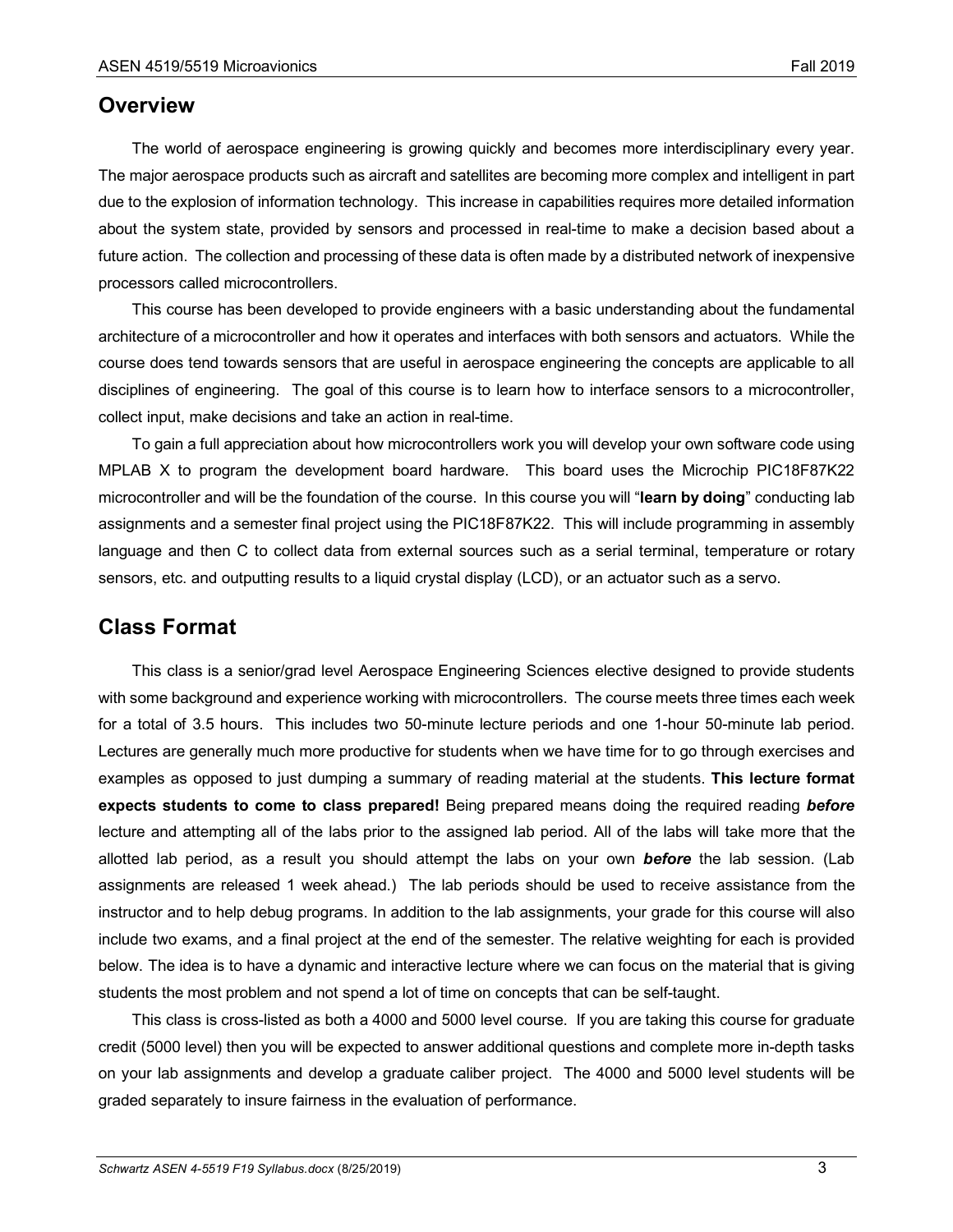## **Logistics**

- 1. *Students are expected to work independently on all lab assignments!!* (The only exception in the final project for undergraduates in ASEN 4519 level.) All work submitted *must be your own*, you may only discuss higher-level concepts with your classmates. **You may not sit over another person's shoulder instructing them on the proper way to complete the assignment.** We will check your assignments for similarities and penalize you accordingly. The *only* way to learn is to do the programming yourself.
- 2. **INDIVIDUAL** Lab reports are due by 11:00 PM on the specified due date. These labs must be submitted electronically through Canvas. **Late labs will be assessed a 15% penalty for each day late and will not be accepted after 4 days.**
- 3. These are **INDIVIDUAL** lab assignments that make up a significant portion of your final grade. While having code that meets the assigned requirements is important, this is not the only criterion by which the labs are graded. As part of this course you are expected to learn good coding practices, such as reasonable variable names, good documentation practice, good modular coding implementation and coding style. The labs will be graded on whether your solution meets the assigned requirements, code is well documented/commented and has good programming techniques i.e. using loops and functions where appropriate.
- 4. Under *NO circumstances* should you share or provide your code to another student. If you work or speak with another student about your ideas, you should provide a reference in your code or report. We will use Turnitin, code checking software and the grading meetings to help determine if your work is original.
- 5. If you are ill and will not be able to complete an assignment or attend an exam, you must contact the instructor via email as soon as possible to make specific arrangements and documentation may be required. Late lab policy is covered above. Make ups for exams and final presentations are extremely difficult to accommodate. There will be no unexcused exam makeups provided. If you miss an exam, the course instructor will evaluate each case on an individual basis based on the context and information available to decide if a makeup exam will be provided. Students are encouraged to provide as much documentation as possible to enable an informed decision. If necessary, the instructor may choose to use your existing grades to cover your missed grade(s).
- 6. There will be 2 in-class Exams and one Final Presentation/Demo for the course. **All exams are cumulative**. Copying, collaborating, or discussing material in a written or oral exam during the exam period constitutes **cheating and will result in an F for the exam** and will be reported to the University Honor Code. The following dates and times are **mandatory**.

**All students must be present,** please *plan your travel plans* accordingly:

| <b>Written Exam #1</b> | Wednesday Oct 23 <sup>th</sup> (in class) |
|------------------------|-------------------------------------------|
| Written Exam #2        | Wednesday Nov 20 <sup>th</sup> (in class) |

- **Final Present/Demo Wednesday Dec 18th 7:30 – 10:00pm (Location TBD)**
- 7. Review quizzes will be given in class but are not for credit but rather to test yourself on learning and retaining the necessary information.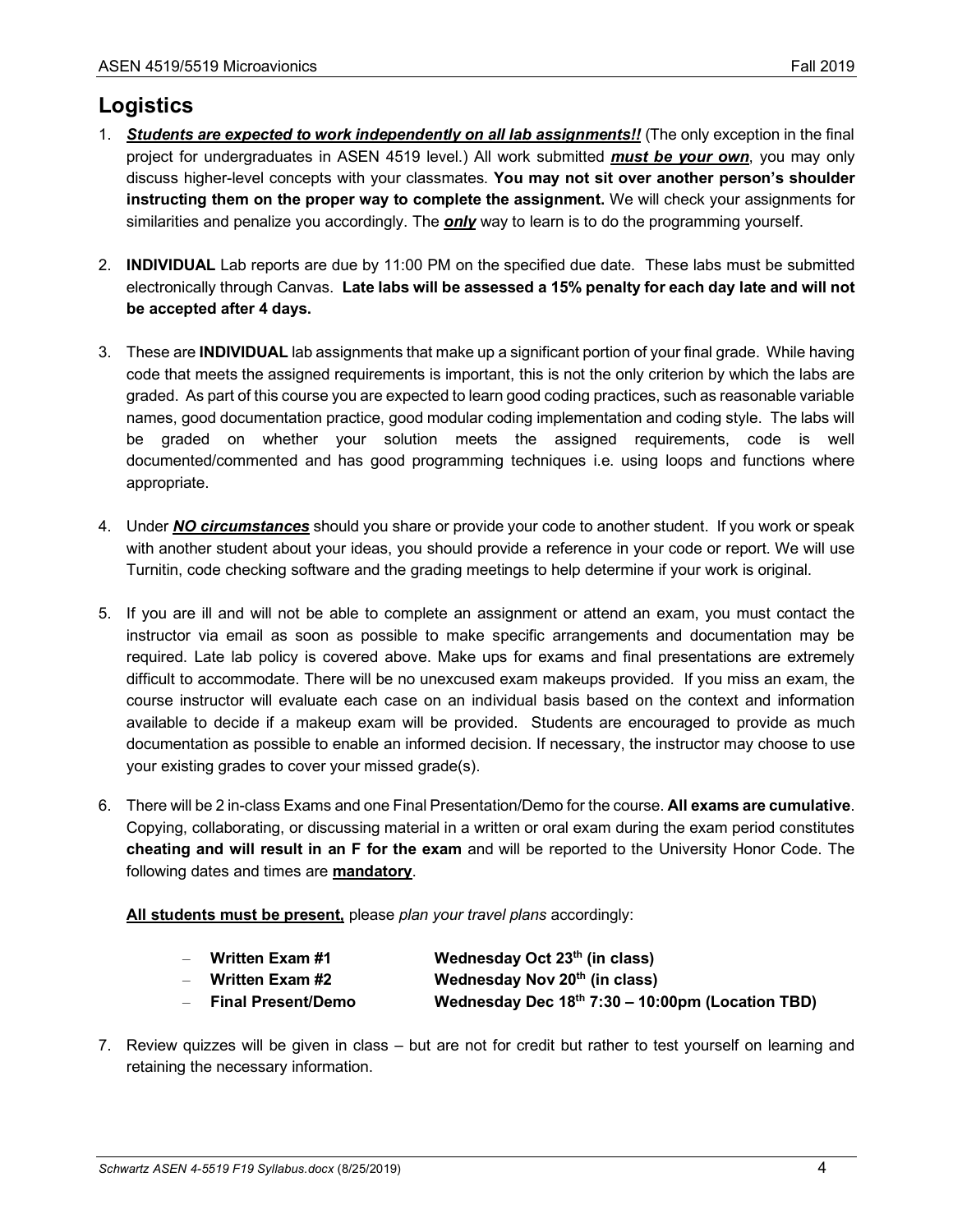- 8. The course instructor reserves the right to make changes to the weekly course schedule based on occurring events that require different dispositions. Sufficient advance notice will be given through announcements in class and posting on the web. Changes to this syllabus and schedule may be announced at any time during class periods. We will post the current syllabus and schedule on the course website.
- 9. University closure: If an assignment is due and the University is closed due to weather or other circumstance, then the assignment will be due on the next day that the University is open. In the event that a lab or lecture is cancelled due to a University closure please check the course web site and email for updated information.
- 10. Emailed questions will be responded to during normal business hours, i.e. Monday through Friday, 8:00 am – 5:00 pm. Extra questions outside of class and office hours directed to the TF or Instructor that are 24 hours or less of the lab due date or exam date may not receive a timely response. Please utilize the exam reviews given in the lecture prior to exams and office hours effectively.

## **Course Grading**

- 60% 6 Lab Assignments (10% each)
- 20% 2 Exams (10% each)
- 20% Final Project

100% Final Grade

## **Grading Meetings**

You will *sign up for a 15 time slot* to meet with the Teaching Fellow after each lab submission to demonstrate your code is working on the hardware and your knowledge and understanding of the code *you have* written as part of the grade for each lab assignment.

## **Grading Disputes**

If you feel that a lab, exam, or project has been graded incorrectly you must submit your complaint in writing via email to the instructor. All complaints must be filed within 1 week after the assignment has been returned to the class. Your written request must clearly state your complaint. Be aware the *entire* assignment will be re-graded during the re-assessment process and the new grade may increase or decrease.

# **Accommodation Statement**

If you qualify for accommodations because of a disability, please submit your accommodation letter from Disability Services to your faculty member in a timely manner so that your needs can be addressed. Disability Services determines accommodations based on documented disabilities in the academic environment. Information on requesting accommodations is located on the Disability Services website. Contact Disability Services at 303-492-8671 or dsinfo@colorado.edu for further assistance. If you have a temporary medical condition or injury, see Temporary Medical Conditions under the Students tab on the Disability Services website.

*This course requires the use of MPLAB X and Realterm software as well as the EasyPIC PRO v7 hardware which has not yet been reviewed fully for accessibility. This course requires the use of Piazza for class discussions, which is currently not fully accessible to users using assistive technology. If you use assistive technology to access the course material, please contact your faculty member immediately to discuss. If you use assistive technology to access the course material, please contact the Instructor and Disability Services at 303-492-8671 or by e-mail at dsinfo@colorado.edu as soon as possible to discuss other effective*